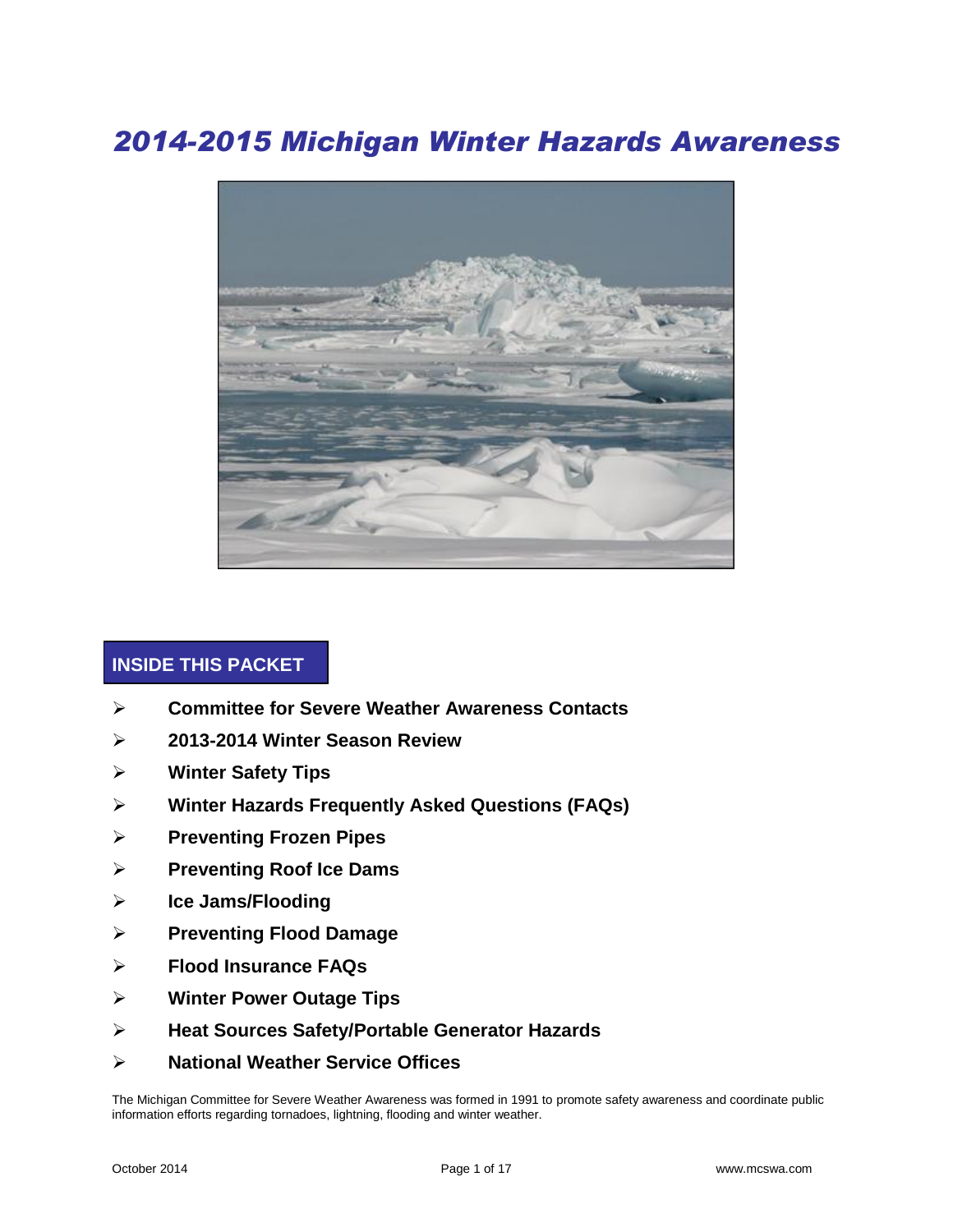## *Michigan Committee for Severe Weather Awareness November 2014*

#### **Rich Pollman, Chair**

National Weather Service 9200 White Lake Road White Lake, MI 48386-1126 248/625-3309, Ext. 726 [richard.pollman@noaa.gov](mailto:Richard.pollman@noaa.gov)

#### **Mary Piorunek, Vice Chair**

Lapeer County Emergency Management 2332 W. Genesee Street Lapeer, MI 48446 810/667-0242 [mpiorunek@lapeercounty.org](mailto:mpiorunek@lapeercounty.org)

#### **Lori Conarton, Secretary**

Insurance Institute of Michigan 334 Townsend Lansing, MI 48933 517/371-2880 [iimi@iiminfo.org](mailto:iimi@iiminfo.org)

#### **Paul Gross**

Meteorologist, WDIV-TV 550 W. Lafayette Detroit, MI 48226-3140 313/222-0444, Ext. 318 [paulg@wdiv.com](mailto:paulg@wdiv.com)

#### **David Chapman**

MI Earth Science Teachers Association Okemos High School 2800 Jolly Road Okemos, MI 48864 517/706-4886 [dave.chapman@okemosschools.net](mailto:dave.chapman@okemosschools.net)

**Kevin Thomason** State Farm Insurance P.O. Box 4094 Kalamazoo, MI 49003-4094 269/384-2580 [Kevin.Thomason.A18Z@StateFarm.com](mailto:Kevin.Thomason.A18Z@StateFarm.com)

**Terry Jungel** Michigan Sheriffs' Association 515 N. Capitol Lansing, MI 48933 517/485-3135 [Tjungel@Misheriff.org](mailto:Tjungel@Misheriff.org)

#### **Les Thomas**

Michigan Dept. of Environmental Quality P.O. Box 30458, 525 W. Allegan Lansing, MI 48909-7958 517/284-5489 [thomasl@michigan.gov](mailto:thomasl@michigan.gov)

#### **Richard A Foltman, CCM**

Specialist-Meteorologist DTE Energy One Energy Plaza, 379SB Detroit, MI 48226-1221 313/235-6185 [foltmanra@dteenergy.com](mailto:foltmanra@dteenergy.com)

#### **Brianna Briggs, PEM**

Michigan Department of State Police Emergency Management & Homeland Security 4000 Collins Road Lansing, MI 48910 517/333-4553 [briggsb3@michigan.gov](mailto:Currinb@michigan.gov)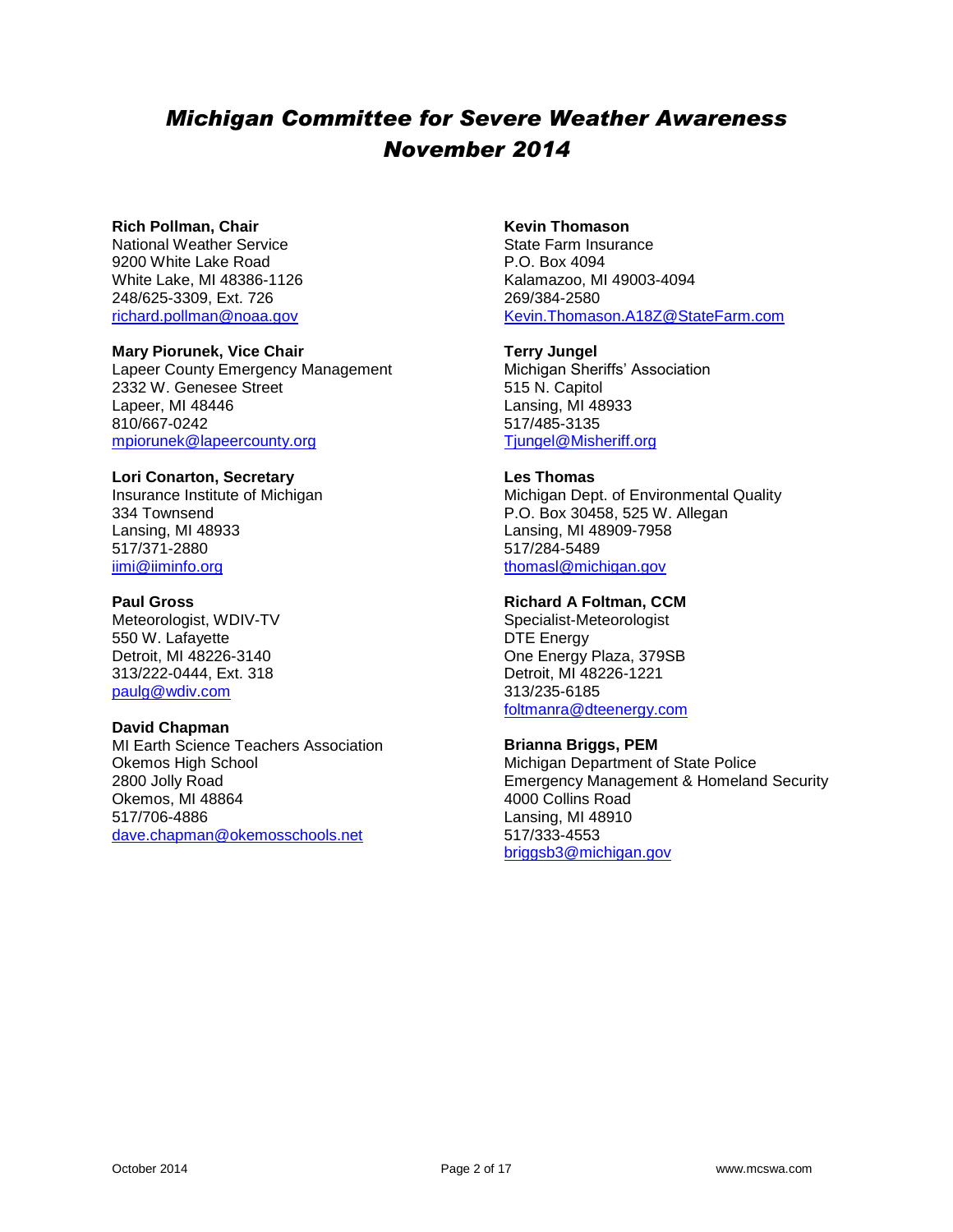### **Michigan Committee for Severe Weather Awareness 2013-2014 Winter Season Review**

The winter of 2013-2014 in the State of Michigan will always be remember by those citizens that lived through it as one of the harshest winters on record. Record snowfall fell in Detroit, Flint and Petoskey. It was the coldest winter on record for the Upper Peninsula. Across the Lower Peninsula, it was a top ten coldest winter at all

Average Temperature (°F): Departure from Mean December 1, 2013 to February 28, 2014



Midwestern Regional Climate Center Illinois State Water Survey, Prairie Research Institute University of Illinois at Urbana-Champaian

locations, with most reporting a top five coldest winter including the coldest on record in Gaylord. When combining the amount of snow, the continuous snow cover and the cold, no other winter in Detroit can compare except 1880-1881. Many other records fell during the winter months including consecutive days below freezing and number of days with a temperature below zero in Upper Michigan, as well as a record for consecutive days of snow cover across Southeast Michigan.

The impacts from the winter were felt across the state with tens of millions of dollars in damages. The Upper Peninsula suffered many frozen and burst pipes, as well as other infrastructure damage. Ice up to 3 feet thick stopped any ferry or boat traffic to Beaver and Mackinac Islands. This prevented supplies, some as basic as oil and gas, from getting to those islands. Supplies ran dangerously low and prevented regularly scheduled openings of the islands for tourists. The ice and snow across Southern Michigan caused widespread turf damage especially to area golf courses.

A powerful storm system on November 17 ushered in the first Arctic air mass of the 2013-2014 winter season. Ahead of this system were widespread severe thunderstorms with a few isolated tornadoes. Behind the strong cold front, Arctic air rushed into the state on strong west winds in excess of 70 mph. The combination of the severe

thunderstorms, tornadoes and the strong winds behind the cold front caused about \$70 million in damages across the state and left over 450,000 homes and businesses without power according to utility companies. Cold air continued to filter into the state through the rest of the month with a couple rounds of lake effect snow. Areas of Northwest Lower and Upper Michigan received 6 to 12 inches during lake effect events on November 22-24 and November 27- 28.

A winter storm moved into portions of Upper Michigan on December 4-5 with a mix of heavy snow, sleet, freezing rain and rain. Behind this system, cold air rushed into the state and brought lake effect snow to the favored areas off of Lake Superior. Storm total snowfall ranged from 6 to 9 inches with some locations getting a quarter inch of ice accumulation from the freezing rain. Not many other systems affected Upper Michigan, but a continuous stream of Arctic air produced widespread lake effect snows. December snowfall reached over 100 inches at a few locations such as Painesdale and Atlantic Mine.

Across Lower Michigan the big event during December was an ice storm that hit areas north of Interstate 96 but south of Michigan Highway 46. Colder air over Lower Michigan during the middle of the month gave way to warmer air just above the surface on December 21-22 to produce the widespread freezing rain. Locations around Grand Rapids, Lansing and Flint had close to an inch of ice accumulate on trees and power lines. The weight of the ice caused widespread downed trees and limbs. Over 300,000 homes and business were without power just after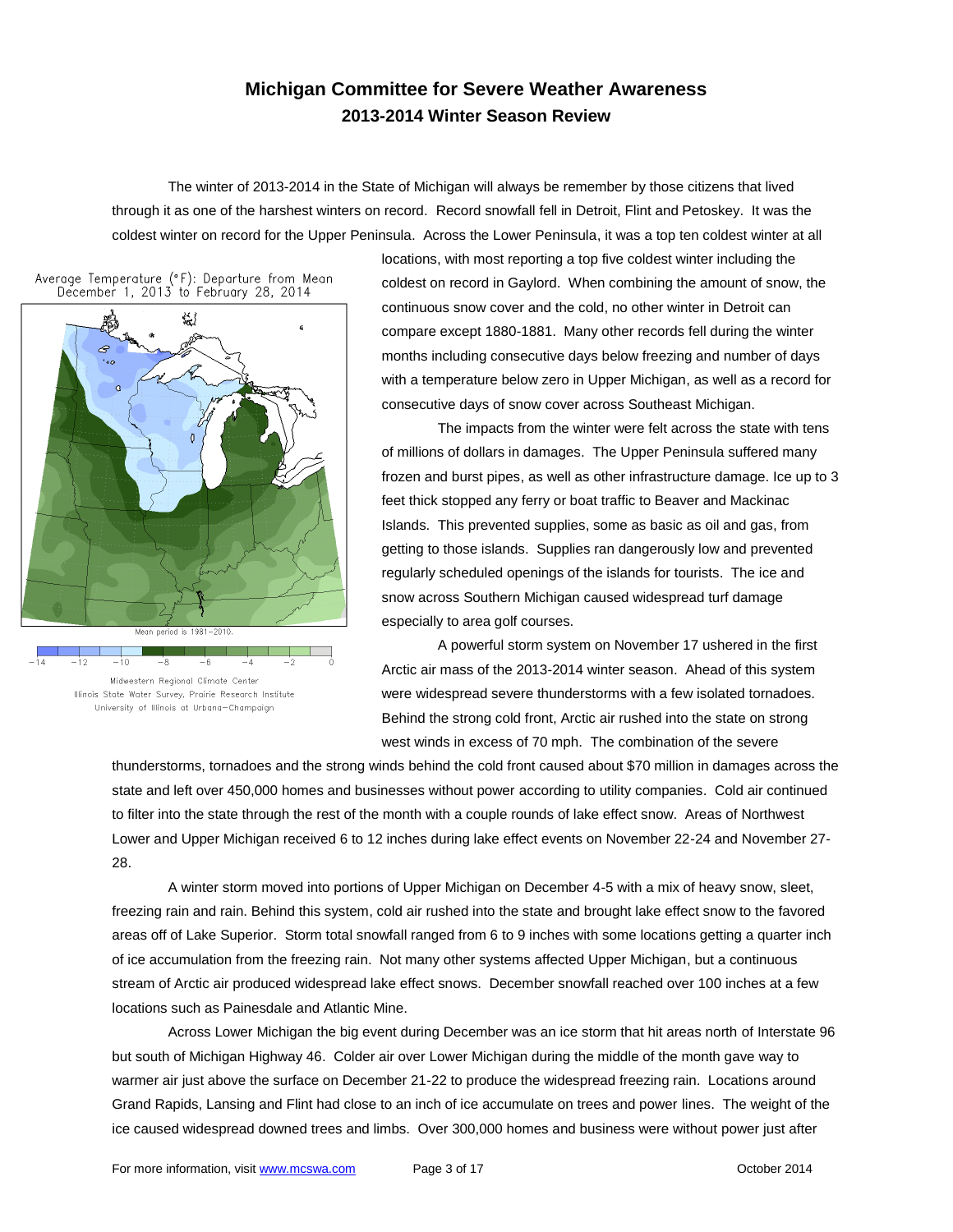the storm ended according to utility companies. Some people lost power for 4 to 6 days over the Christmas holiday. The storm caused nearly \$60 million dollars in damages.

January will be remembered for the "Polar Vortex" striking the state. It is important to note that the Polar Vortex is always around the earth's two poles, and that Michigan gets into Arctic air masses when a *piece* of the Polar Vortex breaks away from the main system. The most significant Arctic air intrusion occurred in the wake of a massive winter storm. The winter storm hit Southern Lower Michigan on January 5-6 with most places getting between 10 and 18 inches of snow. Winds were strong and created near blizzard conditions. Flint had 17.1 inches of snow, making it the third biggest snowstorm in the city's history. Due to the volume of snow, the strong winds and the Arctic air that invaded the region, it took 2 to 4 days to clean up from this storm.

The first and coldest Arctic air mass hit the state on January 6-9 and was the coldest air mass to move over the state since January 1994. Many locations failed to get above zero on January 6 or 7. The high temperature at Ironwood only reached -18 on January 6 and only -1 in Detroit on January 7. This marked just the 6th time in Detroit's 141 year history that the high temperature failed to climb to zero. The strong winds during the Arctic outbreak produced wind chills ranging from -30 to -50. With Wind Chill Warnings issued, all schools and some colleges and universities closed during the outbreak.

All of this winter weather happening before January 10 was harsh enough, but it just continued through March and even into April. Other Arctic outbreaks blew through the state on January 27-29, February 3-12, February 27-March 4, and March 12-13. Great Lakes ice coverage reached 92.2% on March 6 which was just shy of the 94.7% record set in 1979.

A parade of Alberta clipper-type low pressure systems and frequent lake effect snows, mainly in the favored snow belts, delivered near to above normal snowfall to most of Michigan in January. The heaviest snow relative to normal occurred near Lake Superior east of Marquette and the highlands near the Lake Michigan shoreline. Grand Marais in Alger County led reporting stations with 83.3 inches of snow in January.

The continued cold northwest flow pushed most of the storm systems south of the state in February. With more and more of the Great Lakes becoming ice covered during the month, the lake effect even started to slow down. There was enough open water and strong enough cold air that a significant lake effect snow event hit Western Michigan and Upper Michigan on February 20-21. Widespread snowfall amounts around a foot were reported in the favored lake effect areas with near blizzard conditions with the strong winds.

A winter storm hit Southern Lower on March 12 with widespread 6 to 10 inches of snowfall. Portions of Upper Michigan were hit with winter storms on March 20-21 and March 27-28. Following that late March winter storm, the snow depth at Painesdale in Houghton County reached 57 inches and 54 inches at Grand Marais!

While snow continued across Upper Michigan in April, the snow was starting to finally melt in Lower Michigan. The combination of snowmelt, frozen and saturated ground, and some heavy rainfall lead to flooding for portion of West Central and Northern Lower Michigan on April 14-16. Total damage from the flooding was in excess of \$7 million.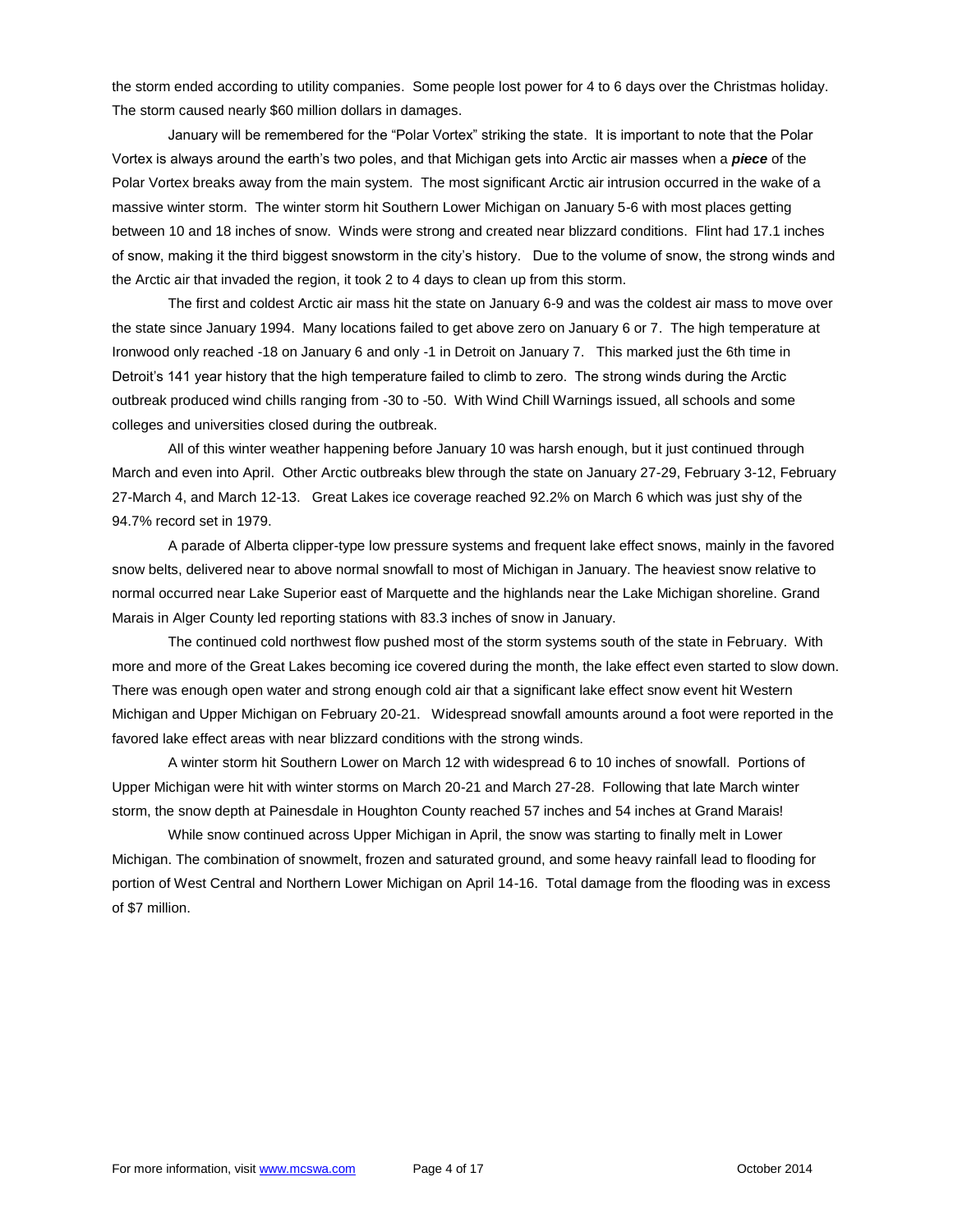## **Winter Safety Lins**

### **PREPARING FOR A WINTER STORM**

#### **At home:**

- Keep handy a battery-powered flashlight, National Oceanic and Atmospheric Administration (NOAA) weather radio and portable radio, extra food (canned or dried food is best), can opener, and bottled water (at least 3 gallons per person).
- Make sure each member of the household has a warm coat, gloves, hat and water-resistant boots. Ensure extra blankets and heavy clothes are available.
- Keep on hand items for infant, elderly or disabled family members.
- Keep on hand items for your pets. Animals feel the effects of wind chill. Be sure to have suitable shelter with food and water.
- Be aware of potential fire and carbon monoxide hazards if you plan to use an emergency heating source such as a fireplace, wood stove or space heater. (See Heat Sources Safety page later in this packet for more information.)

#### **Outside:**

- Avoid overexertion, such as shoveling heavy snow, pushing a car, or walking in deep snow. Sweating could lead to chill and hypothermia, and abnormally low body temperatures. Cold weather also puts extra strain on the heart, so the elderly and those with heart conditions should be especially cautious when out in the cold.
- Walk carefully on snowy, icy sidewalks.
- Wear loose-fitting, lightweight warm clothing in layers, with a waterproof outer layer. Wear a wool hat and mittens.
- Keep your clothes dry. Change wet socks and clothing quickly to prevent loss of body heat.
- Understand the hazards of wind chill. As wind speed increases, heat is carried away from a person's body more rapidly which could lead to severe hypothermia.

#### **Automotive preparedness:**

- Be sure the vehicle is winterized by late fall. This includes having the proper mix of antifreeze and water in the cooling system, topping off the windshield washing solution, and checking the tire treads. Have a mechanic check the belts, hoses, tires, battery, and coolant.
- Keep the fuel tank near full, as low fuel levels can cause condensation to form, degrading fuel quality and possibly causing the fuel line to freeze. Additionally, gas stations may be closed during a severe winter storm, so it is wise to fill up if storm warnings are being broadcasted.
- Your car should always be equipped with emergency supplies. Keep the following items stored in a portable container:
	- $\triangleright$  A small battery powered radio and extra batteries
	- $\triangleright$  Flashlight with extra batteries
	- $\triangleright$  Cellular phone
	- Windshield scraper
	- $\triangleright$  Jumper cables
	- $\triangleright$  Fire extinguisher
	- $\triangleright$  Maps
	- $\triangleright$  Shovel
	- $\triangleright$  Blanket and extra clothes
	- $\triangleright$  Flares
	- $\triangleright$  Bottled water and non-perishable, high energy foods (granola bars, canned nuts, raisins, hard candy, trail mix, peanut butter and crackers)
	- $\triangleright$  First aid kit
	- $\triangleright$  Tire repair kit and pump
	- $\triangleright$  Tow chain or rope
	- $\triangleright$  Phone book and phone list
	- $\triangleright$  De-icer and extra antifreeze
	- > "Call Police" or other "Help" sign

*For additional preparedness tips, visit www.michigan.gov/beprepared.*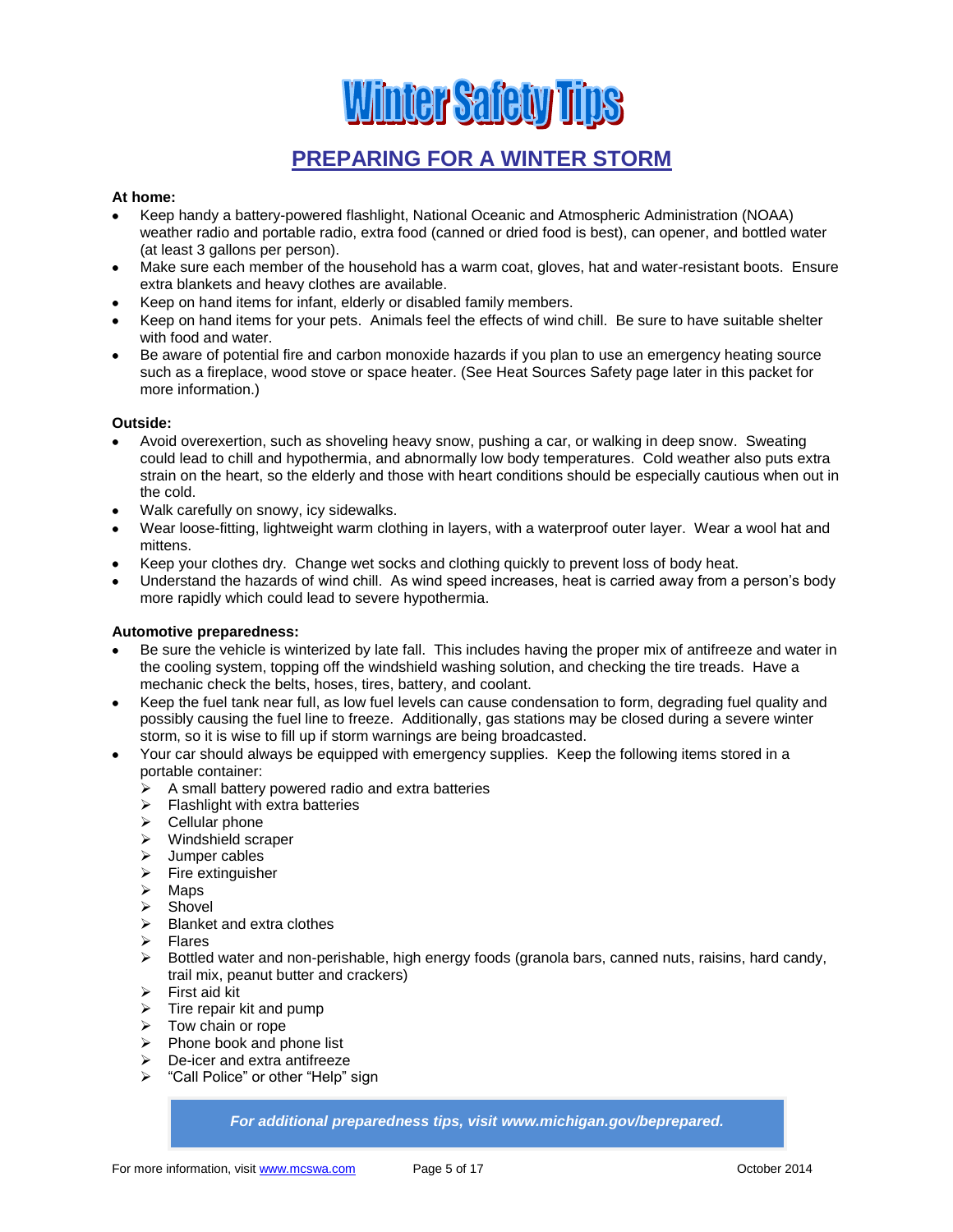

On average, a major winter storm hits some part of Michigan at least once per month between October and April. In 2012, the last year that statistics were available, 20 people died in Michigan as a direct result of severe winter weather according to the Michigan Department of Community Health. This is in addition to victims of traffic crashes due to slippery roads and those who suffered heart attacks while shoveling snow.

#### **1. What is wind chill?**

Wind chill is the perceived temperature resulting from the effect of wind, in combination with cold air, which increases the rate of heat loss from the human body. More information, including the wind chill chart, can be found at: <http://www.nws.noaa.gov/os/windchill/index.shtml>

#### **2. What is frostbite and what can you do to treat it?**

Frostbite is damage to body tissue caused by that tissue being frozen. Frostbite causes a loss of feeling and a white or pale appearance in extremities, such as fingers, toes, ear lobes, or the tip of the nose. Frostbite varies in severity from frostnip to deep frostbite, depending on the length of exposure, temperature to which the skin is exposed, and wind speed. For frostnip, place firm, steady pressure from a warm hand against the area. Also, blow on the surface holding the frostnipped area against the body. Do not rub the area, apply snow, or plunge it into very hot or cold water. Victims of severe frostbite must receive prompt medical attention.

#### **3. What is hypothermia and what are the warning signs?**

Hypothermia occurs when the body temperature drops to 95 degrees Fahrenheit or lower. It can develop whenever body heat loss exceeds heat gain. Hypothermia is not exclusive to winter. It can occur during the wind and rain of spring and summer. Hypothermia is often mistaken for fatigue, irritability, or dehydration and may include some of these signs: abnormal decision making; improper response to cold; apathy; lethargy; decreased cooperation; slurred speech; disorientation; shivering; stumbling; and stiffness progressing to inability to move.

#### **4. How do you treat hypothermia?**

Treating mild to moderate hypothermia (body temperature greater than 90 degrees Fahrenheit, conscious, shivering, able to walk):

- Prevent further heat loss. Get the person into a warm area, remove wet clothing, and cover them  $\bullet$ with blankets.
- Rewarm by warming the center of the body first including chest, neck, head and groin. Rehydrate with warm broth.
- Get medical attention.

Treating severe hypothermia (body temperature less than 90 degree F., unconscious, not shivering):

- Prevent further heat loss.
- Get medical attention immediately!

#### **5. What is an Ice Storm?**

An Ice Storm is prolonged period of freezing rain that will coat surfaces including trees and power lines with ¼ inch of ice or more. *Freezing rain* is rain that *freezes when it hits the ground*, creating a coating of ice on roads, walkways, trees, and power lines. Freezing rain differs from sleet. *Sleet* is rain that *turns to ice pellets before reaching the ground*. An Ice Storm with 1 inch or more of ice accumulation can paralyze a region for days to a week or more. Heavy accumulations of ice can bring down trees and topple utility poles and communication towers. Ice can disrupt communications and power for days while utility companies repair extensive damage. Even small accumulations of ice can be extremely dangerous to motorists and pedestrians.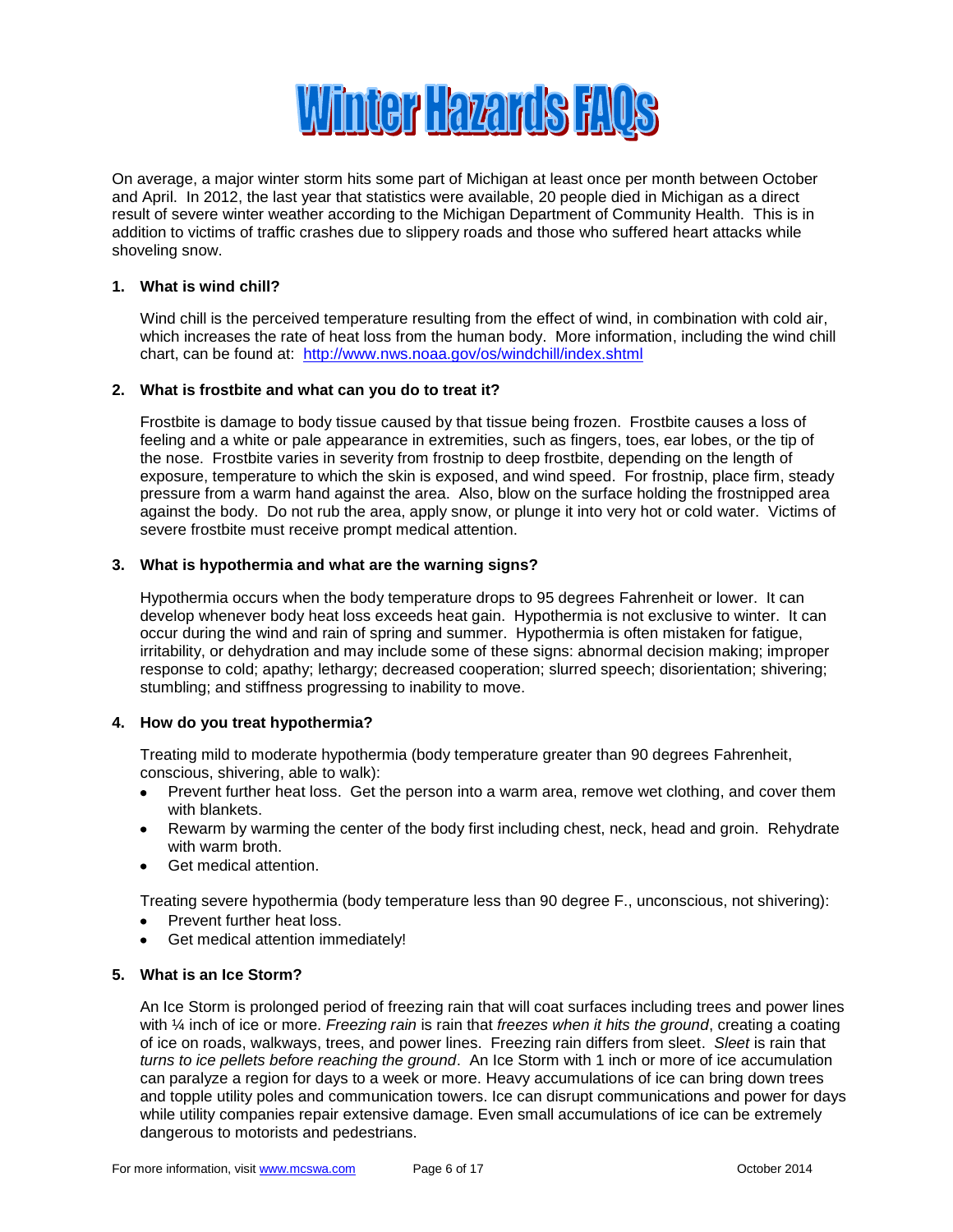

#### **6. What are the various winter weather warnings and advisories?**

- A winter storm watch indicates severe winter weather conditions may affect your area in the next 12 to 48 hours.
- A winter storm warning indicates severe winter conditions are imminent. There are a variety of warnings including, ice storm warning, lake effect snow warning, and winter storm warning.
- A winter storm warning for heavy snow *generally* indicates snowfalls of at least 8 inches.  $\bullet$
- Blizzard warnings are issued when sustained wind speeds or frequent gusts of at least 35 miles per hour are accompanied by considerable falling and/or blowing snow, for a period of at least 3 hours. Visibility is greatly reduced to near zero during a blizzard.
- Winter weather advisories are issued when snowfalls are expected to be hazardous, but less than warning criteria. This *generally* indicates in the Lower Peninsula: 4 to 5 inches are expected in a 12 hour period. In the Upper Peninsula: 4 to 7 inches of snow are anticipated in that same time period.

*For additional information and a Prevention Guide regarding Extreme Cold, visit [http://www.bt.cdc.gov/disasters/winter/guide.asp.](http://www.bt.cdc.gov/disasters/winter/guide.asp)*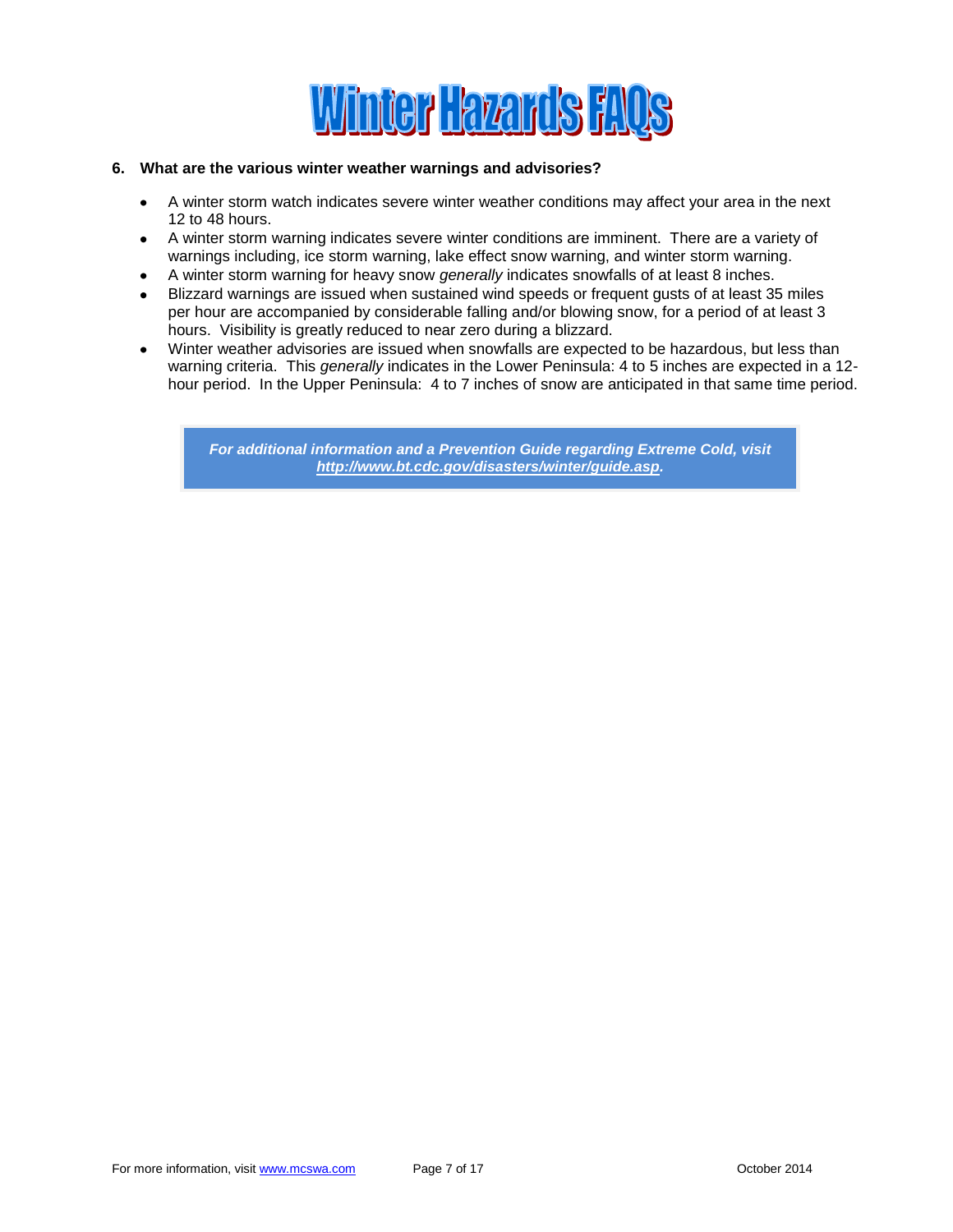## **Preventing Frozen Pines**

Frozen pipes are not just an inconvenience. An average of a quarter-million homes are damaged and lives disrupted each winter, all because of frozen water pipes.

An eighth-inch crack in a pipe can spew up to 250 gallons of water a day, destroying floors, furniture, and personal property. Both plastic (PVC) and copper pipes can burst.

#### **Before the cold hits:**

- **INSULATE** pipes in crawl spaces and attics, the ones most susceptible to freezing. Remember: The more insulation, the better protected your pipes will be.
- **HEAT TAPE** or thermostatically-controlled heat cables can be used to wrap pipes. Use only products approved by an independent testing organization, such as Underwriters Laboratories, and only for the use intended (exterior or interior). Closely follow all manufacturer's installation and operating instructions.
- **SEAL** leaks that allow cold air inside, especially near the location of pipes. Look for air leaks around electrical wiring, dryer vents, and pipes. Use caulk or insulation to keep cold air out and the heat in. With severe wind chill, a tiny opening can let enough cold air inside to cause a pipe to freeze.
- **DISCONNECT** garden hoses and, if practical, use an indoor valve to shut off and drain water from pipes leading to outside faucets. This reduces the chance of freezing in the short span of the pipe just inside the house.

#### **When the mercury drops:**

- **A TRICKLE** of water might be all it takes to keep your pipes from freezing. Let warm water drip overnight, preferably from a faucet on an outside wall.
- **OPEN** cabinet doors to allow heat to get to uninsulated pipes under sinks and appliances near exterior walls.

#### **If you are away:**

- **SET** the thermostat no lower than 55 degrees Fahrenheit.
- **ASK** a friend or neighbor to check your house daily to make sure it's warm enough to prevent freezing, or…
- **SHUT OFF** and drain the water system. Be aware that if you have a fire protection sprinkler system in your house, it will be deactivated when you shut off the water.

#### **If your pipes freeze:**

- **DON'T TAKE CHANCES.** If you turn on your faucets and nothing comes out, leave the faucets turned on and call a plumber. If you detect your water pipes have frozen, turn off the water at the main shut-off valve in the house; leave the water faucets turned on.
- **NEVER** try to thaw a pipe with a torch or other open flame. Water damage is preferable to fire damage. You may be able to thaw a frozen pipe with the warm air from a hair dryer. Start by warming the pipe as close to the faucet as possible, working toward the coldest section of pipe.
- **DO NOT** use electrical appliances in areas of standing water because electrocution is possible.

*Make sure everyone in your family is aware of where the water shut-off valve is and how to open and close it.*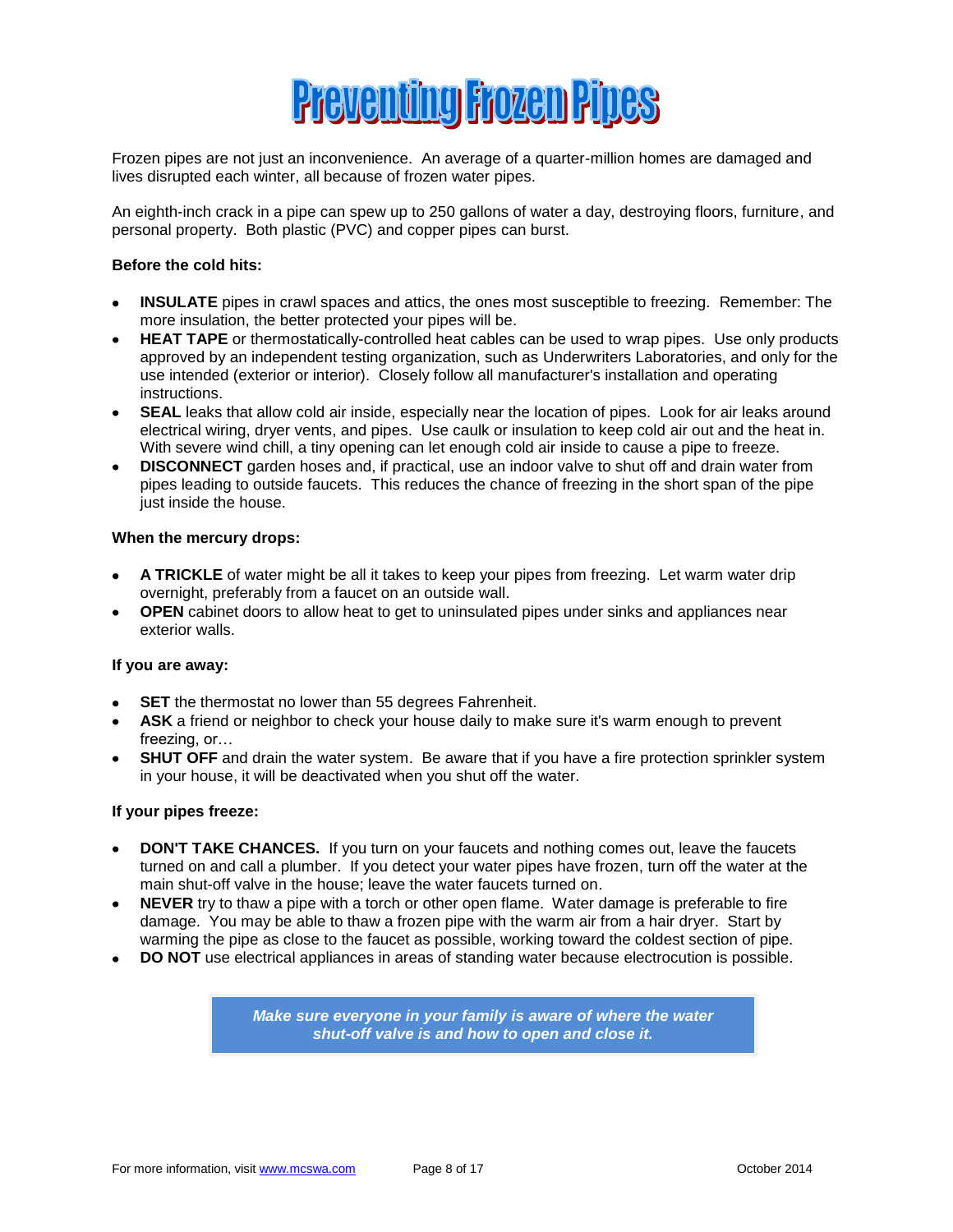## **Preventing Roof Ice Dams**

## **Hot Tips for Preventing Cold Weather Damage**



Roof ice dams occur in climates with freezing temperatures and significant snowfall. When the temperature in the attic is above freezing, snow on the roof melts and runs down the sloping roof. When the snowmelt runs down the roof and reaches the colder eaves (overhang) and gutters, it refreezes.

After several days of melting-freezing cycles, the freezing snowmelt builds up and forms a dam of ice, behind which water ponds. The ponding water can back up under the roof shingles until water enters the attic and eventually does damage to the interior ceilings, walls, and contents along the exterior walls.

Research has shown sun exposure in the

winter has little effect on attic air temperature. Warm air from living spaces below penetrating into the attic is usually the culprit in the formation of roof ice dams.

The presence of significant icicles along the gutter or eaves may be an indication of roof ice damming.

There's no way to guarantee an ice dam will not damage your home, but you can reduce the likelihood of an ice dam forming in the first place:

- Thoroughly clean all leaves, sticks, and other debris from rain gutters and down spouts. This allows melting roof snow to flow into gutters and through down spouts.
- Strive to keep snow on your roof to a minimum. Long-handled devices called "roof rakes" let you stand on the ground and pull the snow off the roof. Keeping heavy snow loads off your roof reduces the chances for both ice dam formation and roof failure due to the weight.
- Keep gutters and down spouts clear of snow and icicles all winter.
- Evaluate the **insulation** and **ventilation** in your attic. Most experts agree attic insulation should have an R-value of at least R-30 (R-38 is preferable in northern climates). In addition, good airflow from under the eaves or soffit area along the underside of the roof and out through the roof vents is essential. The insulation prevents heat loss from the interior of the home. The venting allows the attic air to stay cold enough to prevent or minimize the freeze/thaw cycle on the roof. Consult a reputable roofing and/or insulation contractor about these improvements.

*For more information about preventing winter weather damage, visit http://www.thinglink.com/scene/475744072099692546.*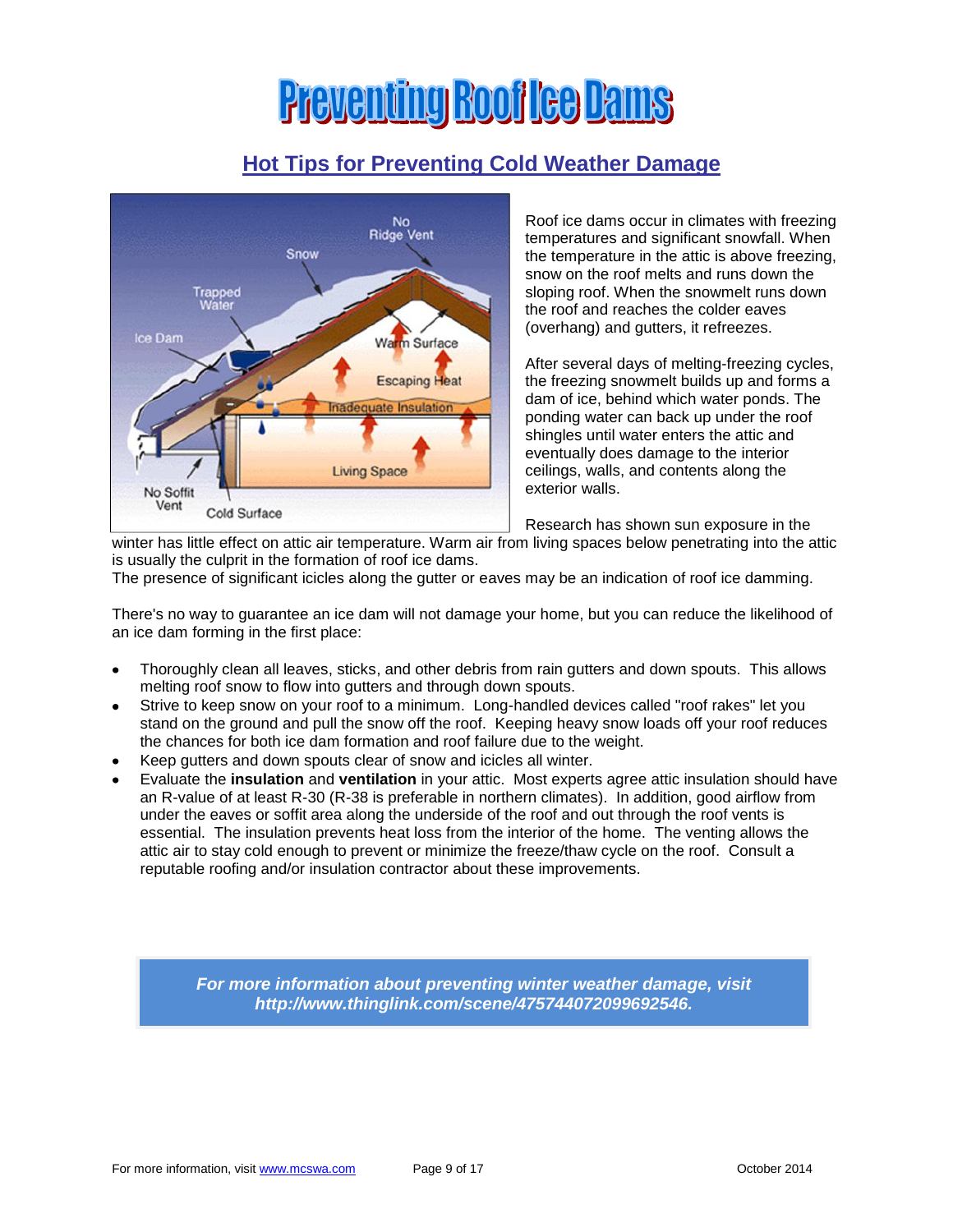

#### **1. What is an ice jam?**

Pieces of floating ice carried with a stream's current can accumulate at any obstruction to the stream flow developing an ice jam. These ice jams can accumulate near river bends, mouths of tributaries, points where the river slope decreases, downstream of dams, and upstream of bridges or obstructions. The water held back can cause flooding upstream, and if the obstruction suddenly breaks, flash flooding can occur downstream.

#### **2. When was the last time ice jam flooding occurred in Michigan?**

Ice jams occur every year in Michigan. Over the past several years, ice jams have occurred on the Flat River near Smyrna, Looking Glass River near Eagle, Maple River near Maple Rapids, Chippewa River near Mt. Pleasant, Grand River near Portland, Grand River at Comstock Park, Grand River between Grand Haven and Robinson Township, Muskegon River near Evart, and the St. Joseph River near Burlington. Historically, ice jams have also caused flooding on the River Raisin, Thornapple, and Kalamazoo rivers.

#### **3. What time of year is an ice jam likely to occur?**

In Michigan, an ice jam can occur anytime from early winter to late spring depending upon changes in temperatures that cause alternate freezing and melting of water surfaces. The most likely times are in early winter before the surfaces are completely frozen and in early spring when the ice cover begins to break up due to melting.

#### **4. What effect does snow have on flooding potential?**

When snow melts, it adds water to the ground that drains away in the same way as water from rainfall. On average, one inch of fresh snowfall contains about a tenth of an inch of water. However, as snow accumulates and becomes compacted during the winter, the ratio of snow to water decreases. Thus, 10 inches of snow remaining on the ground into early spring may contain as much as five inches of water. A deep snowpack in late spring increases the flood potential.

#### **5. How fast does snow and ice melt?**

Three consecutive days with the maximum temperature of about 50 degrees would create enough melting to cause ice breakup on small streams. These conditions would also melt two inches of snow.

#### **6. What happens when rain falls on top of snow?**

Air temperature is still the most important factor in melting snow. Rain does not usually add much heat to the process. At 40 degrees, one inch of rain will only produce a tenth of an inch of added water from snow melt. At the same time, frozen ground will result in more of the available water running off directly to streams.

#### 7. **What are the main factors that contribute to snowmelt flooding?**

The main factors contributing to spring snowmelt flooding are:

- High soil moisture in the fall  $\bullet$
- Significant frost in the ground
- High water content of existing snow cover  $\bullet$
- Rapid, continuous melting
- Moderate to heavy rain during melting
- Ice jams

*The 2015 Hydrologic Outlooks for the spring snowmelt flood potential will be issued in February and March and can be found at www.weather.gov.*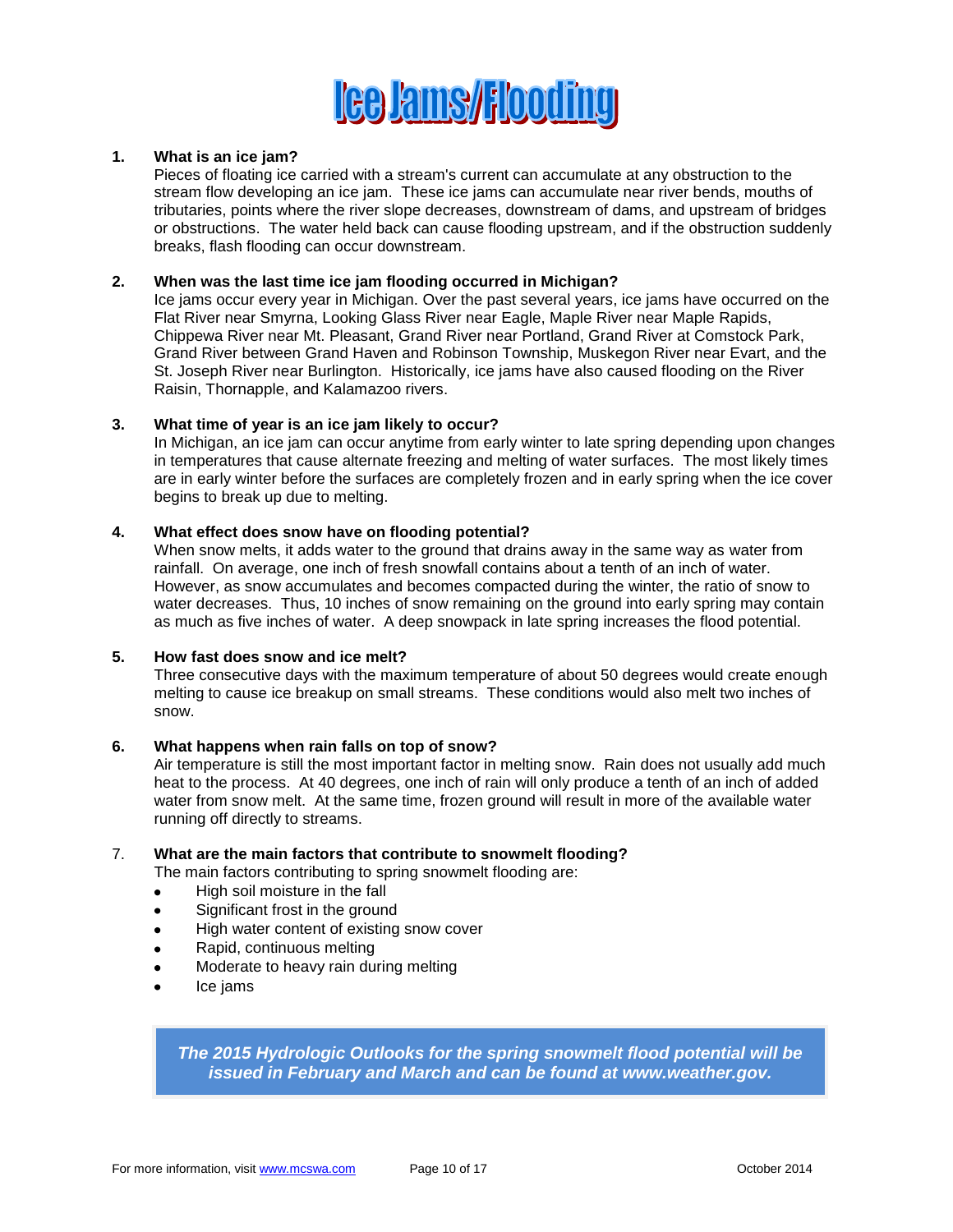## **Preventing Flood Damage**

Your local floodplain manager, building official, city engineer, or planning and zoning administrator can typically tell you whether you are in a flood or other hazard area. Your local community official is also a good source of information on how to protect yourself, your house, and property from flooding and other hazards.

#### **Ways to protect your house and property:**

Basement flood protection can involve a variety of changes to your house and property—changes that can vary in complexity and cost. You may be able to make some types of changes yourself. Complicated or large-scale changes or those that affect the structure of your house or its electrical wiring and plumbing should be carried out only by a professional contractor licensed to work in your state, county, or city.

#### **Some methods of flood protection include:**

- **Install sewer backflow valves.** In some flood prone areas, flooding can cause sewage from sanitary sewer lines to back up into houses through drainpipes. Sewage backup not only causes damage, but also creates health hazards. Backflow valves have a variety of designs ranging from simple to complex. This is something that only a licensed plumber or contractor should do.
- **Raise or flood-proof heating, ventilating, and air conditioning equipment.** In flood prone houses, a good way to protect HVAC equipment is elevating it above the areas that flood. Another method is building a concrete or masonry block flood wall around the current location.
- **Anchor fuel tanks.** Unanchored fuel tanks can be easily moved by floodwaters. One way to anchor a tank is attaching it to a large concrete slab whose weight is great enough to resist the force of floodwaters. Elevate tanks to a minimum of one foot above the base flood elevation. Floating and/or damaged tanks pose serious threats not only to you, your family, and your house, but also to public safety and the environment.
- **Raise electrical system components.** Any electrical system component, including service panels (fuse and circuit boxes), meters, switches, and outlets, can easily be damaged by floodwaters. All components of the electrical system, including the wiring, should be raised at least one foot above the base flood elevation.
- **Raise washers and dryers.** Washers and dryers can easily be damaged in a flood. To prevent this from happening, utilities can be placed on cinder blocks one foot above the base flood elevation.
- **Add a sump pump in your basement.** Sump pumps can help keep groundwater from entering your home's interior.
- **Cut drywall so it is one-half to 1-inch off the floor.** This is especially important in basements. Concrete floors commonly absorb ground moisture—especially in winter months. The moisture can wick up the wallboard if it's touching the floor, allowing mold to grow out-of-sight within the walls. The gap can be hidden with wood or rubberized floor trim.
- **Don't forget to buy flood insurance.** Flood insurance provides year-round financial protection and improves your ability to quickly recover when severe storms strike and cause unexpected flooding. Call your local insurance agent or 1-888-379-9531 to reach National Flood Insurance Program specialists.

*For additional information, visit the official website of the National Flood Insurance Program, www.floodsmart.gov.*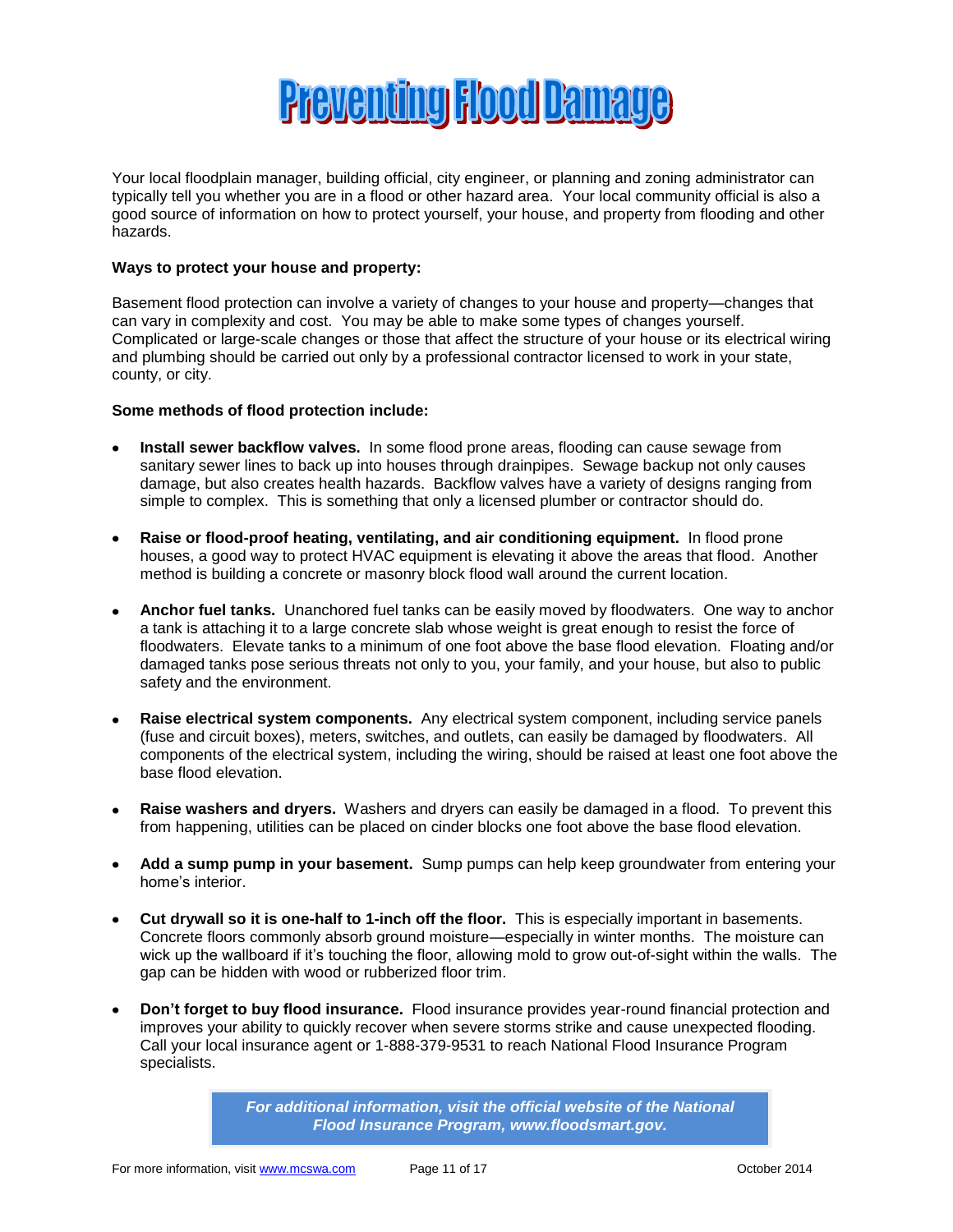

#### **1. Is flood damage covered by my homeowners insurance?**

Most homeowners and renters insurance policies do not cover flood damage. Flood insurance can be purchased as a separate policy.

#### **2. Where can I get flood insurance?**

Any licensed property/casualty insurance agent can sell a flood insurance policy. If you experience trouble in locating an agent, contact the National Flood Insurance Progam's (NFIP) agent referral program at 1-888-379-9531 or visit **<http://www.floodsmart.gov/floodsmart/pages/purchaseinsurance.jsp>**

## **3. Is there a waiting period before my flood insurance policy becomes effective?**

There is a 30-day waiting period before a new or modified flood insurance policy becomes effective.

#### **4. Are all flood insurance policies the same?**

Flood insurance coverage can be purchased for homes and businesses – separate coverage must be purchased for the building and its contents.

#### **5. Do I need to live in a floodplain to get flood insurance?**

You do not need to live in a floodplain to purchase flood insurance – coverage is available to any building located in a community that is enrolled in the National Flood Insurance Program. For a listing of Michigan communities participating in the NFIP, visit **[http://www.fema.gov/fema/csb.shtm.](http://www.fema.gov/fema/csb.shtm)**

#### **6. Is water back up in basements covered by a flood insurance policy?**

Coverage for water back up in basements (drains/sewers) is excluded from the flood insurance policy.

#### **7. Can I get coverage for water back up in basements?**

Although basement water back-up is excluded under most homeowners' insurance policies, coverage can be obtained by purchasing an endorsement. Most insurance companies offer sewer and drain back up as optional coverage. Coverage and limits vary by insurance company, so check with your agent/company about specifics. Some insurance companies include full coverage for sump pump failure while others specify items that are covered.

#### **8. Are there steps I can take to minimize losses from water back up in basements?**

- Never store perishables or valuables in basements that you can't afford to lose or replace.
- Do not store any item near basement drains.
- Check storm drain lines to make sure they are clear of debris, roots, etc.
- Grade the property around your home to drain water away from it.
- Install gutters and make sure downspouts are extended away from the foundation in order to carry water away from the basement walls.
- Use shelving or store items several inches above the potential water level to prevent loss.
- If you do have some water seepage following storms, take corrective measures to alleviate problems in the future.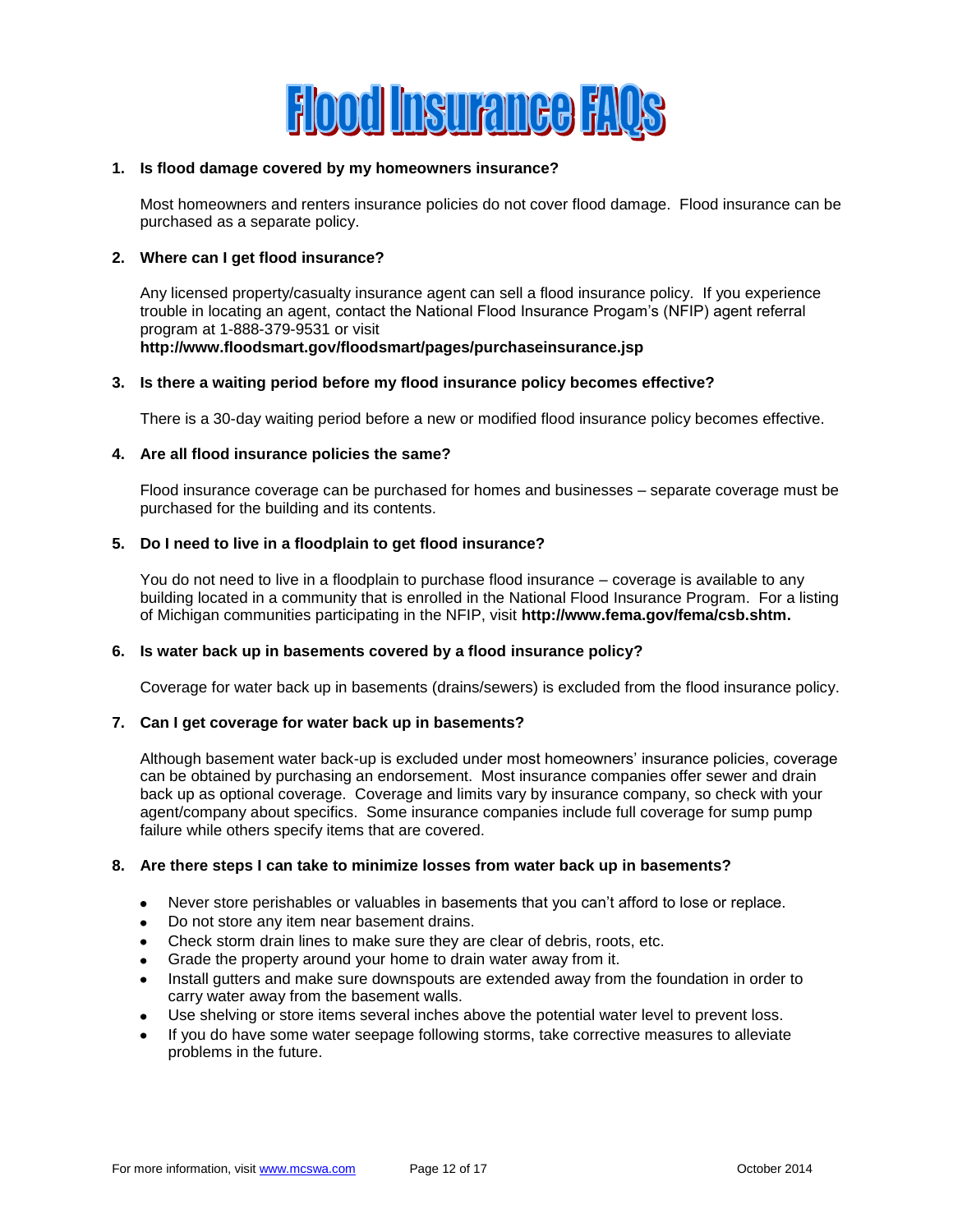## **Winter Power Outage Tips**

### **Before an Outage**

- Check flashlights and battery-powered portable radios to ensure that they are working, and you have extra batteries. A radio is an important source for obtaining weather and emergency information during a storm.
- Have sufficient heating fuel, as regular sources may be cut off. Have emergency heating equipment and fuel (a gas fireplace, wood burning stove or fireplace) so you can keep at least one room livable. Be sure the room is well ventilated.
- Make sure your home is properly insulated. Caulk and weather-strip doors and windows to keep cold air out.
- Install storm windows or cover windows with plastic from the inside to provide insulation.
- To keep pipes from freezing, wrap them in insulation or layers of newspapers, covering the newspapers with plastic to keep out moisture.
- Let faucets drip a little to avoid freezing.
- Know how to shut off water valves.
- Never try to thaw a pipe with a torch or other open flame. Water damage is preferable to fire damage. You may be able to thaw a frozen pipe with the warm air from a hair dryer. Start by warming the pipe as close to the faucet as possible, working toward the coldest section of pipe.
- If your water supply could be affected (a well-water pump system), fill your bathtub and spare containers with water. Water in the bathtub should be used for sanitation purposes only, not as drinking water.
- Pouring a pail of water from the tub directly into the bowl can flush a toilet.
- If you have medication that requires refrigeration, check with your pharmacist for guidance on proper storage during an extended outage.
- Review the process for manually operating an electric garage door.

### **During an Outage**

- Dress for the season, wearing several layers of loose fitting, light-weight, warm clothing, rather than one layer of heavy clothing. The outer garments should be tightly woven and water repellent.
- Mittens are better than gloves.
- Wear a hat; most body heat is lost through the top of the head.
- Cover your mouth with a scarf to protect your lungs.
- Watch for signs of frostbite: loss of feeling and white or pale appearance in the extremities such as fingers, toes, ear lobes or the tip of the nose. If symptoms are detected, seek medical help immediately.
- Watch for signs of hypothermia: uncontrollable shivering, memory loss, disorientation, incoherence, slurred speech, drowsiness and apparent exhaustion. If symptoms are detected, get the victim to a warm location, remove any wet clothing, warm the center of the body first and give warm, nonalcoholic beverages, if the victim is conscious. Get medical help, as soon as possible.
- Snowdrifts can be used as a makeshift freezer for food. (Be aware of attracting animals).
- Snow can be melted for an additional water source.
- In order to protect against possible voltage irregularities that can occur when power is restored, you should unplug all sensitive electronic equipment, including TVs, stereo, VCR, microwave oven, computer, cordless telephone, answering machine and garage door opener.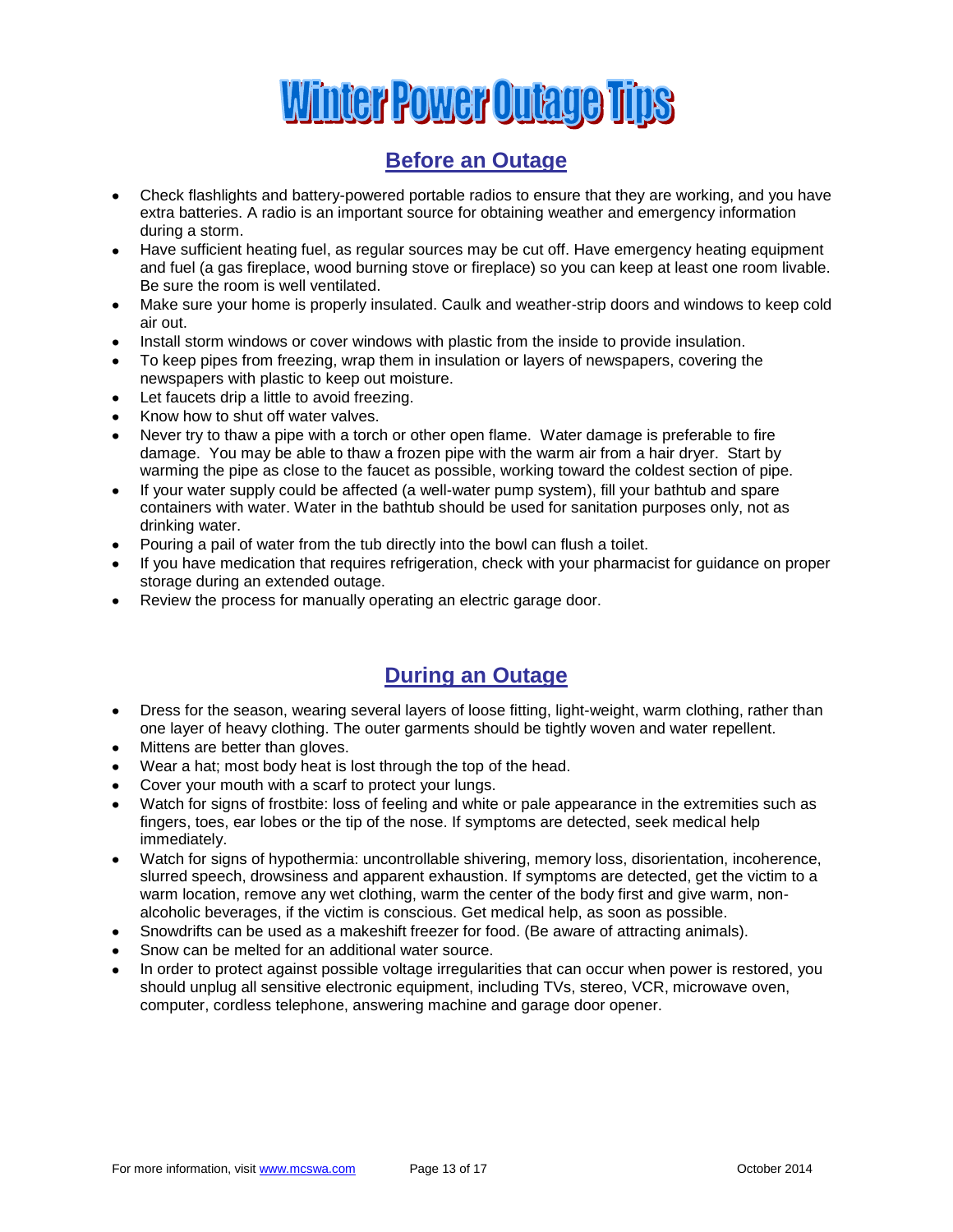### **After an Outage**

- Be extra cautious if you go outside to inspect for damage after a storm. Downed or hanging electrical  $\bullet$ wires can be hidden by snowdrifts, trees or debris, and could be live. Never attempt to touch or move downed lines. Keep children and pets away from them.
- Check with/help neighbors.
- Continue to stay off streets.  $\bullet$
- Do not touch anything power lines are touching, such as tree branches or fences. Always assume a  $\bullet$ downed line is a live line. Call your utility company to report any outage-related problem.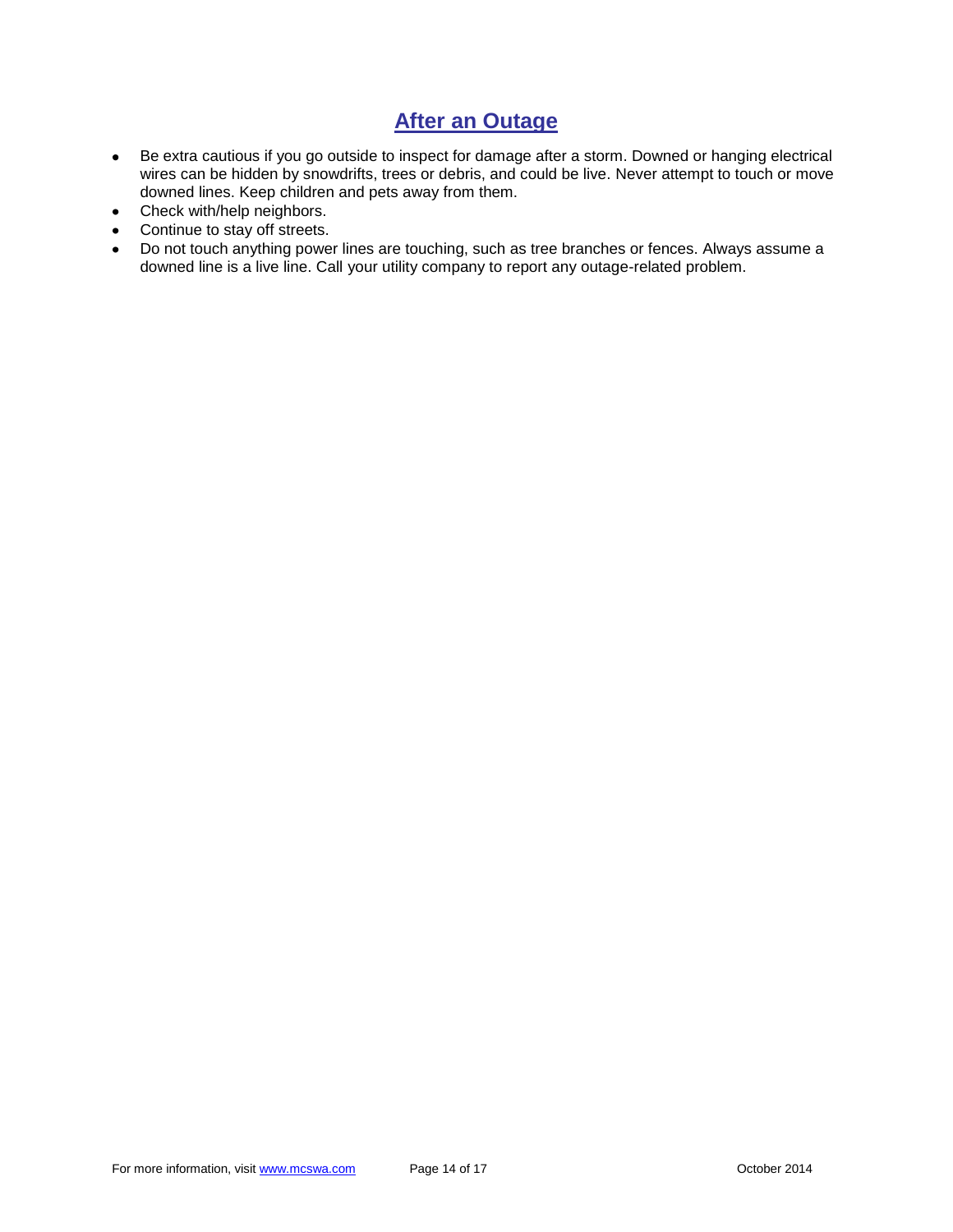

Each year, fire claims the lives of 4,000 Americans, injures tens of thousands, and causes billions of dollars worth of damage. People living in rural areas are more than twice as likely to die in a fire as those living in mid-sized cities or suburban areas. The misuse of wood stoves, fireplaces, portable space heaters, and kerosene heaters is especially common in rural areas.

The United States Fire Administration (USFA) believes rural fire problems can be reduced by teaching people to recognize potential hazards.

The following precautionary steps can greatly reduce an individual's chances of becoming a fire casualty:

#### **Wood Stoves**

Wood stoves cause over 9,000 residential fires every year. Carefully follow the manufacturer's installation and maintenance instructions. Look for solid construction, such as plate steel or cast iron metal. Check for cracks and inspect legs, hinges, and door seals for smooth joints and seams. Use only seasoned wood for fuel, not green wood, artificial logs, or trash. Inspect and clean your pipes and chimneys annually and check monthly for damage or obstructions. Be sure to keep combustible objects at least three feet away from your wood stove.

#### **Electric Space Heaters**

Only buy heaters with the Underwriter's Laboratory (UL) safety listing. Check to make sure it has a thermostat control mechanism, and will switch off automatically if the heater falls over. Heaters are not dryers or tables; don't dry clothes or store objects on top of your heater. Space heaters need available room around them; keep combustibles at least three feet away from each heater. Always unplug your electric space heater when it is not in use.

#### **Kerosene Heaters**

Buy only UL-approved heaters and check with your local fire department on the legality of using a kerosene heater in your community. Never fill your heater with gasoline or camp stove fuel; both flare up easily. Only use crystal clear K-1 kerosene. Never overfill any portable heater. Use the kerosene heater in a well ventilated room.

#### **Wood Burning Fireplaces**

Fireplaces regularly build up creosote in their chimneys. Fireplaces need to be cleaned out frequently and chimneys should be inspected for obstructions and cracks to prevent deadly chimney and roof fires. Check to make sure the damper is open before starting any fire. Never burn trash, paper, or green wood in your fireplace. These materials cause heavy creosote build up and are difficult to control. Use a screen heavy enough to stop rolling logs and big enough to cover the entire opening of the fireplace to catch flying sparks. Don't wear loose-fitting clothes near any open flame. Make sure the fire is completely out before leaving the house or going to bed. Store cooled ashes in a tightly sealed metal container outside the home.

> *Having a working smoke alarm and carbon monoxide detector dramatically increases your chances of surviving a fire. Remember to practice a home escape plan frequently with your family.*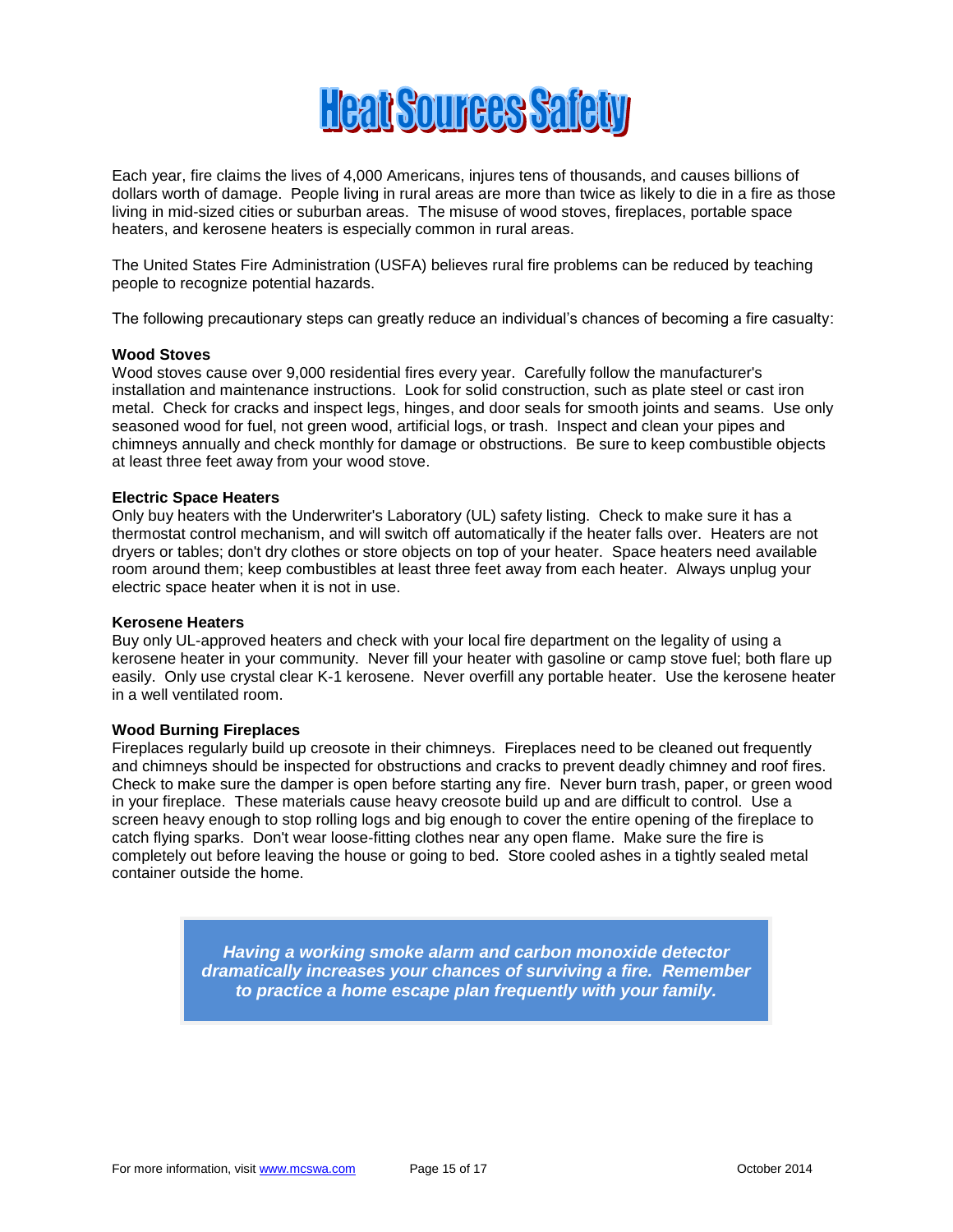# Portable Generator Hazard's

Portable generators are useful when temporary or remote electric power is needed, but they can be hazardous. The primary hazards to avoid when using them are carbon monoxide poisoning, electric shock or electrocution, and fire.

The United States Fire Administration (USFA) would like you to know that there are simple steps you can take to prevent the loss of life and property resulting from improper use of portable generators.

### **To avoid carbon monoxide hazards:**

- Always use generators outdoors and away from doors, windows, and vents.  $\bullet$
- NEVER use generators in homes, garages, basements, crawl spaces, or other enclosed or partially enclosed areas, even with ventilation.
- Follow manufacturer's instructions.
- Install battery-operated or plug-in (with battery backup) carbon monoxide (CO) alarms in your home, following manufacturer's instructions.
- Test CO alarms often and replace batteries when needed.
- NEVER cook inside or heat your house with a gas, wood or charcoal grill.
- PAY attention to flu-like symptoms, especially if more than one person has them. Headache, dizziness, confusion, fatigue and nausea are all common symptoms of carbon monoxide exposure.
- MOVE outside to fresh air immediately if a carbon monoxide leak is suspected. Go to the emergency room or call 911 if you suspect carbon monoxide poisoning.

#### **To avoid generator electrical hazards:**

- Keep the generator dry. Operate on a dry surface under an open, canopy-like structure.
- Dry your hands before touching the generator.
- Plug appliances directly into generator or use a heavy-duty outdoor-rated extension cord. Make sure entire extension cord is free of cuts or tears and the plug has all three prongs, especially a grounding pin.
- NEVER plug the generator into a wall outlet. This practice, known as back-feeding, can cause an electrocution risk to utility workers and others served by the same utility transformer.
- If it's necessary to connect the generator to house wiring in order to power appliances, have a qualified electrician install appropriate equipment. Or, your utility company may be able to install an appropriate transfer switch.

#### **To Avoid Fire Hazards:**

Before refueling the generator, turn it off and let it cool. Fuel spilled on hot engine parts could ignite. Always store fuel outside of living areas in properly labeled, non-glass containers. Store fuel away from any fuel-burning appliance.

**For more information, contact:**

**The United States Fire Administration National Fire Protection Division 16825 South Seton Avenue Emmitsburg, MD 21727** [www.usfa.dhs.gov/](http://www.usfa.dhs.gov/)